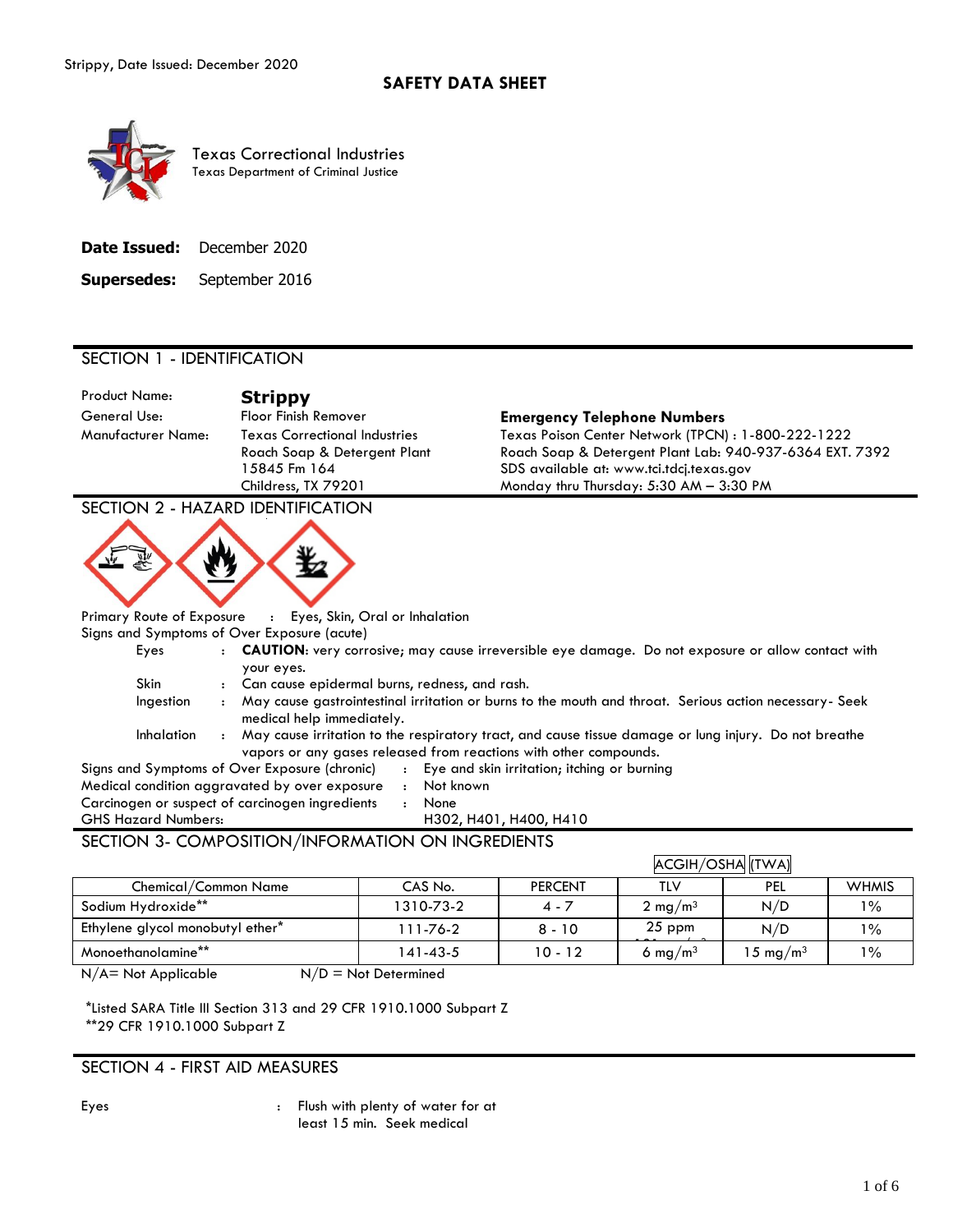#### Strippy, Date Issued: December 2020

|                     | attention immediately. Contains                                                                                         |
|---------------------|-------------------------------------------------------------------------------------------------------------------------|
|                     | caustic liquid.                                                                                                         |
| Skin                | Flush with a large amount of water for $15 - 20$ minutes. Wash skin area with soap and water if<br>$\ddot{\phantom{a}}$ |
|                     | any residual persists. Remove contaminated clothing and seek medical attention.                                         |
| Ingestion           | Rinse mouth thoroughly. Drink plenty of water. Do not induce vomiting unless directed by physician.                     |
| <b>Inhalation</b>   | Move person to fresh air. Give artificial resuscitation (CPR) if person is not breathing.<br>$\cdot$                    |
| Appearance and Odor | Light blue-green liquid with butyl cellosolve odor                                                                      |
|                     |                                                                                                                         |

# SECTION 5 - FIRE FIGHTING MEASURES

| Flammable Limit              | : N/A                                                         |
|------------------------------|---------------------------------------------------------------|
| Physical Hazard              | : Corrosive                                                   |
| Extinguishing Media          | : Water, Foam, Dry Chemicals, or Carbon Dioxide               |
| Fire Extinguishing Procedure | Use of respiratory equipment is recommended in enclosed areas |
| Fire and Explosive Hazard    | <b>None</b>                                                   |

# SECTION 6 - ACCIDENTAL RELEASE MEASURES

Steps to be taken if released or spilled : Collect and contain all materials practical for salvage or disposal. Rinse residue with copious amounts of water.

## SECTION 7 - HANDLING AND STORAGE

- Store in cool, dry ventilated area. Do not store in direct sunlight.
- Do not allow this product to freeze. Keep out of reach of children. Read and understand the product's SDS before using.

Note: Product should be used as directed on the label. No warranty is implied expressly or otherwise regarding the accuracy of the information in the product's suitability for the consumer's use and the outcome of its use. The technical accuracy of the information submitted herein is based on the data submitted to TCI by the manufacturers for the materials used in this finished product.

# SECTION 8 - EXPOSURE CONTROLS/PERSONAL PPOTECTION

| <b>Respiratory Protection</b>              | : None required with normal use.                             |
|--------------------------------------------|--------------------------------------------------------------|
| <b>Ventilation Requirement</b>             | : Local exhaust. Maintain adequate ventilation.              |
| <b>Protective Gloves</b>                   | : Yes. Rubber or neoprene.                                   |
| Eye Protection                             | : Chemical goggles plus face shield if splashing will occur. |
| CECTION O DUVCICAL AND CUEMICAL DRODEDTIES |                                                              |

SECTION 9 - PHYSICAL AND CHEMICAL PROPERTIES

| Specific Gravity (water $= 1$ ) : 1.020 |                                                 |
|-----------------------------------------|-------------------------------------------------|
| Solubility in Water                     | : Complete                                      |
| ыH                                      | : > 13.0                                        |
| <b>Boiling Point</b>                    | $: > 200^{\circ}$ F                             |
| Appearance and Odor                     | : Light green liquid with butyl cellosolve odor |

# SECTION 10 - STABILITY AND REACTIVITY

| Hazardous Decomposition Products<br>Stability | Oxides of carbon, nitrogen, and sulfur; release of water, heat, and toxic gases are possible.<br>Stable |
|-----------------------------------------------|---------------------------------------------------------------------------------------------------------|
| Incompatibility                               | Strong acids, strong bases, nitrogen containing compounds such as ammonia, urea, amines;                |
|                                               | also chlorinated chemicals, bleaches, or any oxidizing agents                                           |

NOTE: The C### notation below refers to a principal component based on the amount present in the product which may involve trade secret chemicals. In the event of an accident, notify the Poison Control Center for more information.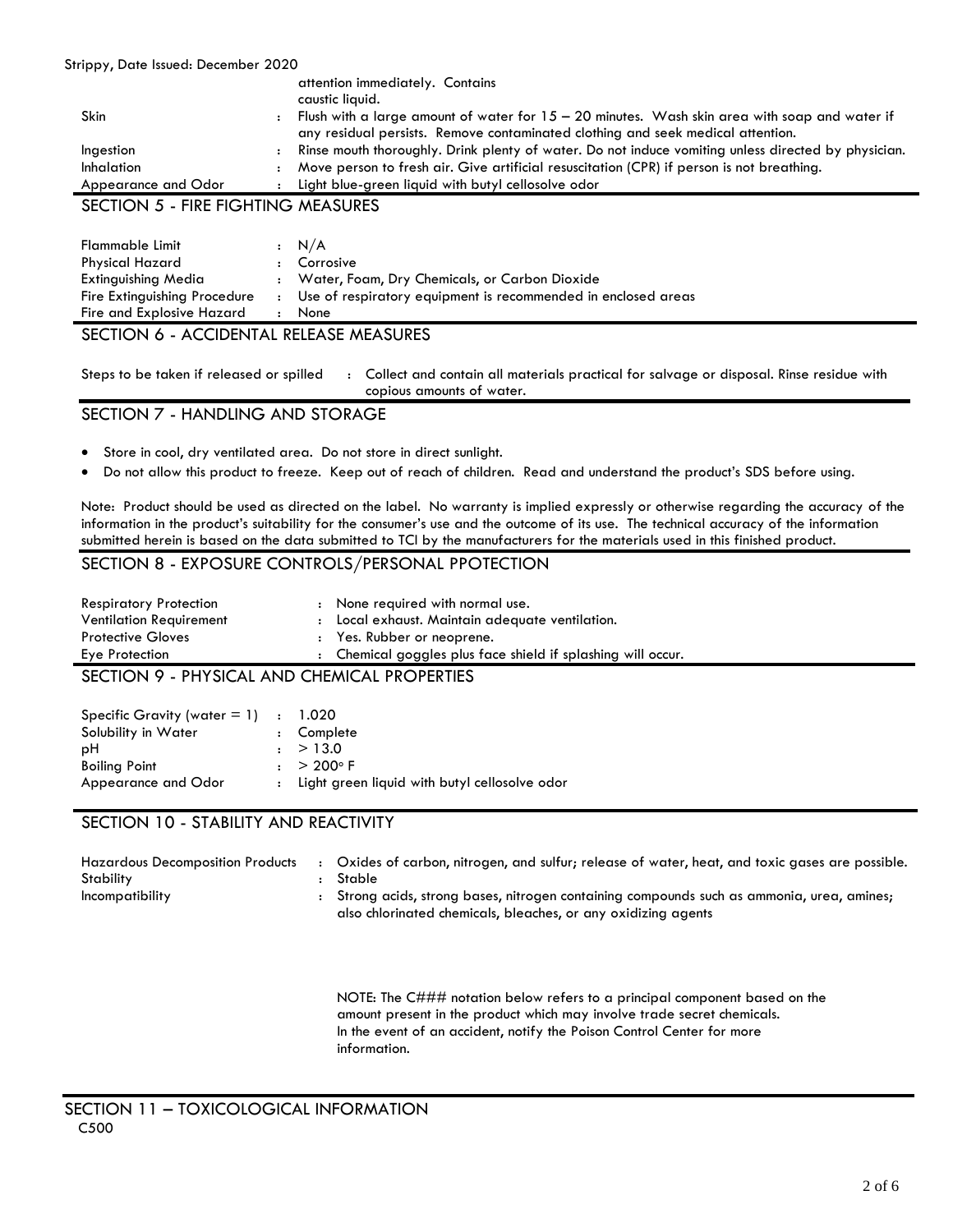#### Strippy, Date Issued: December 2020 Information on likely routes of exposure:

| Product Information:                                       | Product does not present an acute toxicity<br>hazard based on known information.                                                                                                                                                                                                                                                                                                                                                                                                                                                                                                                 |
|------------------------------------------------------------|--------------------------------------------------------------------------------------------------------------------------------------------------------------------------------------------------------------------------------------------------------------------------------------------------------------------------------------------------------------------------------------------------------------------------------------------------------------------------------------------------------------------------------------------------------------------------------------------------|
| Inhalation:                                                | None under normal use conditions.                                                                                                                                                                                                                                                                                                                                                                                                                                                                                                                                                                |
| Eye Contact:                                               | Causes serious eye irritation.                                                                                                                                                                                                                                                                                                                                                                                                                                                                                                                                                                   |
| Skin Contact:                                              | May cause allergic skin reaction.                                                                                                                                                                                                                                                                                                                                                                                                                                                                                                                                                                |
| Ingestion:                                                 | None under normal use conditions.                                                                                                                                                                                                                                                                                                                                                                                                                                                                                                                                                                |
| C095                                                       |                                                                                                                                                                                                                                                                                                                                                                                                                                                                                                                                                                                                  |
| Acute toxicity:                                            |                                                                                                                                                                                                                                                                                                                                                                                                                                                                                                                                                                                                  |
| LD50 (oral, rat):                                          | $>1.00$ - 2.00 g/kg moderately toxic                                                                                                                                                                                                                                                                                                                                                                                                                                                                                                                                                             |
| LD50 (inhalation, rat):                                    | none                                                                                                                                                                                                                                                                                                                                                                                                                                                                                                                                                                                             |
| LD50 (dermal, rabbit):                                     | $>1.00$ g/kg Slightly toxic                                                                                                                                                                                                                                                                                                                                                                                                                                                                                                                                                                      |
| Irritation index<br>estimation of irritation<br>(species): | Skin(rabbit): $> 6.50 - 8.00 / 8.0$ corrosive<br>Eye irritation test (rabbit): > 80.00-110.00/110<br>extremely irritation                                                                                                                                                                                                                                                                                                                                                                                                                                                                        |
| Sub acute to chronic toxicity :                            | Prolonged and repeat ingestion of Monoethanolamine<br>has caused kidney damage in laboratory animals.<br>In addition a developmental toxicity study,<br>using unconventional statistical treatment of<br>the data, demonstrated developmental toxicity in<br>rats. The true significances of the study data<br>is not clear, since a full re-interpretation of<br>this data is not possible at this time. Additional<br>or repeat studies are planned or underway to<br>better define the toxic potential of this product,<br>or to verify the results obtained from previous<br>animal studies. |
| C096                                                       |                                                                                                                                                                                                                                                                                                                                                                                                                                                                                                                                                                                                  |
| Acute oral toxicity: no data available                     |                                                                                                                                                                                                                                                                                                                                                                                                                                                                                                                                                                                                  |
| Acute inhalation toxicity:                                 | no data available                                                                                                                                                                                                                                                                                                                                                                                                                                                                                                                                                                                |
| Acute inhalation toxicity - Components                     |                                                                                                                                                                                                                                                                                                                                                                                                                                                                                                                                                                                                  |
| Ethylene glycol 1 LC50:                                    | 450 ppm Exposure time: 4h Species: rat I                                                                                                                                                                                                                                                                                                                                                                                                                                                                                                                                                         |
| monobutyl ether Symptoms:                                  | ataxia                                                                                                                                                                                                                                                                                                                                                                                                                                                                                                                                                                                           |
| Acute dermal toxicity - :                                  | no data available                                                                                                                                                                                                                                                                                                                                                                                                                                                                                                                                                                                |
| Acute toxicity other:                                      | no data available                                                                                                                                                                                                                                                                                                                                                                                                                                                                                                                                                                                |
| Acute toxicity:<br>(other routes of administration)        | no data available                                                                                                                                                                                                                                                                                                                                                                                                                                                                                                                                                                                |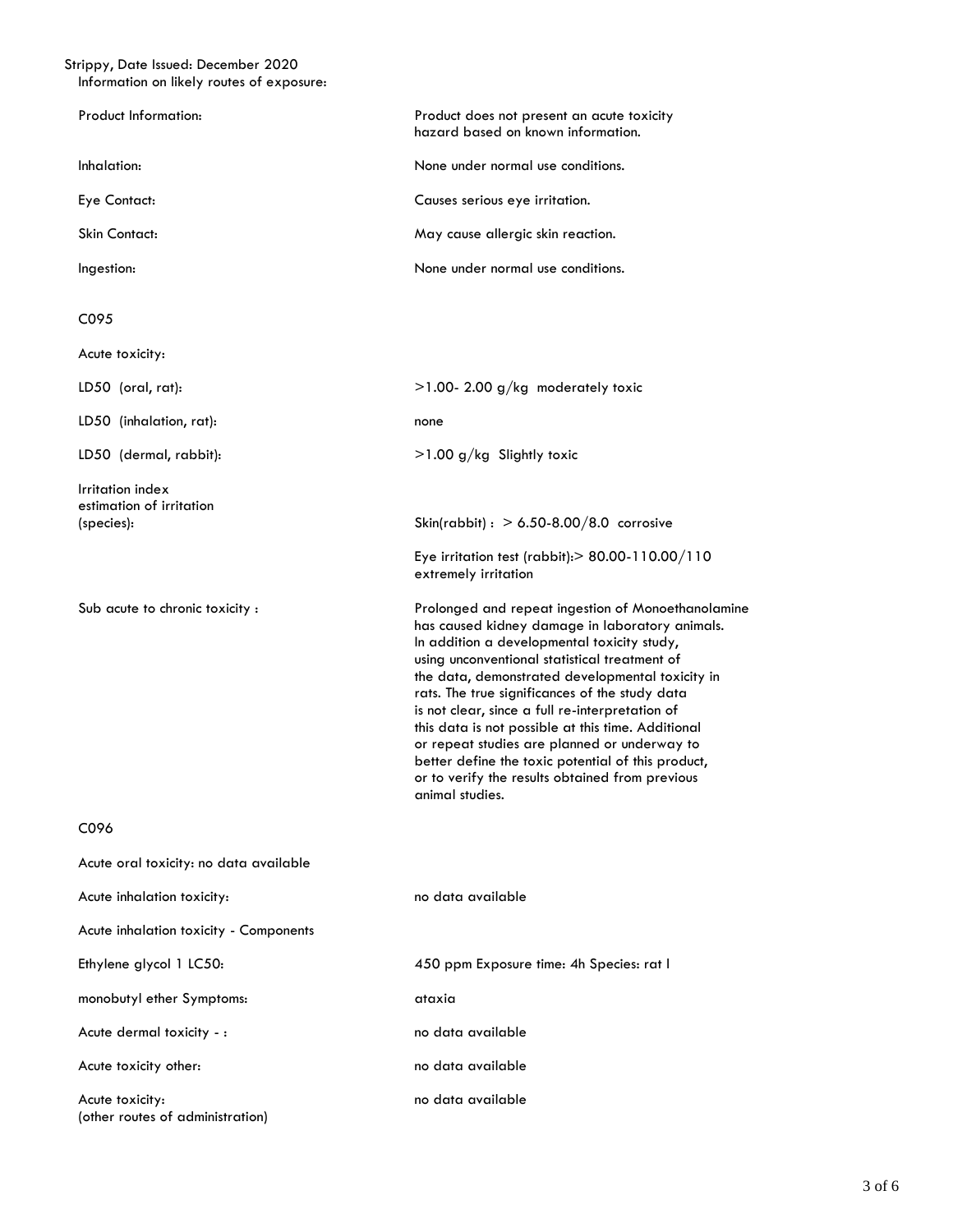# SECTION 12 – ECOLOGICAL INFORMATION

### C500

Information on likely routes of exposure:

| Product Information:                                                                                                                              | Product does not present an acute toxicity<br>hazard based on known information.                                                 |
|---------------------------------------------------------------------------------------------------------------------------------------------------|----------------------------------------------------------------------------------------------------------------------------------|
| Inhalation:                                                                                                                                       | None under normal use conditions.                                                                                                |
| Eye Contact:                                                                                                                                      | Causes serious eye irritation.                                                                                                   |
| <b>Skin Contact:</b>                                                                                                                              | May cause allergic skin reaction                                                                                                 |
| Ingestion:                                                                                                                                        | None under normal use conditions.                                                                                                |
| C095                                                                                                                                              |                                                                                                                                  |
| Aquatic toxic:                                                                                                                                    | LC50-96 hr Aquatic toxicity rating is<br>$>100.00 - 1000.0$ ppm. Practically non-toxic.                                          |
| Mobility:                                                                                                                                         | This product is not expected to be mobile in soil<br>and not be expected to absorb to suspended solids<br>or sediments in water. |
| Persistence and Biodegradability:                                                                                                                 | This product undergoes moderate biodegradation<br>and is not expected to be persistent in the<br>environment.                    |
| Potential to Bioaccumulate:                                                                                                                       | This product is not expected to bioaccumulate<br>$K = -1.31$                                                                     |
| C096                                                                                                                                              |                                                                                                                                  |
| Biodegradability - Product:                                                                                                                       | No data available                                                                                                                |
| Bioaccumulation - Product:                                                                                                                        | No data available                                                                                                                |
| Ecotoxicity effects<br>Toxicity to ?sh - Product :                                                                                                | No data available                                                                                                                |
| Ethylene glycol monobutyl:                                                                                                                        | LC50: 220 mg/L                                                                                                                   |
| Toxicity to daphnia and :<br>other aquatic invertebrates                                                                                          | No data available                                                                                                                |
| Ethylene glycol monobutyl:<br>ether                                                                                                               | EC50: 1,815 mg/l<br>Exposure time: 24 h                                                                                          |
| Toxicity to algae - Components<br>Ethylene glycol monobutyl:<br>ether Exposure time:<br>Species: Pseudokirchneriella<br>subcapitata (green algae) | EC50: 911 mg/l<br>72 h                                                                                                           |
| Analytical monitoring: yes                                                                                                                        |                                                                                                                                  |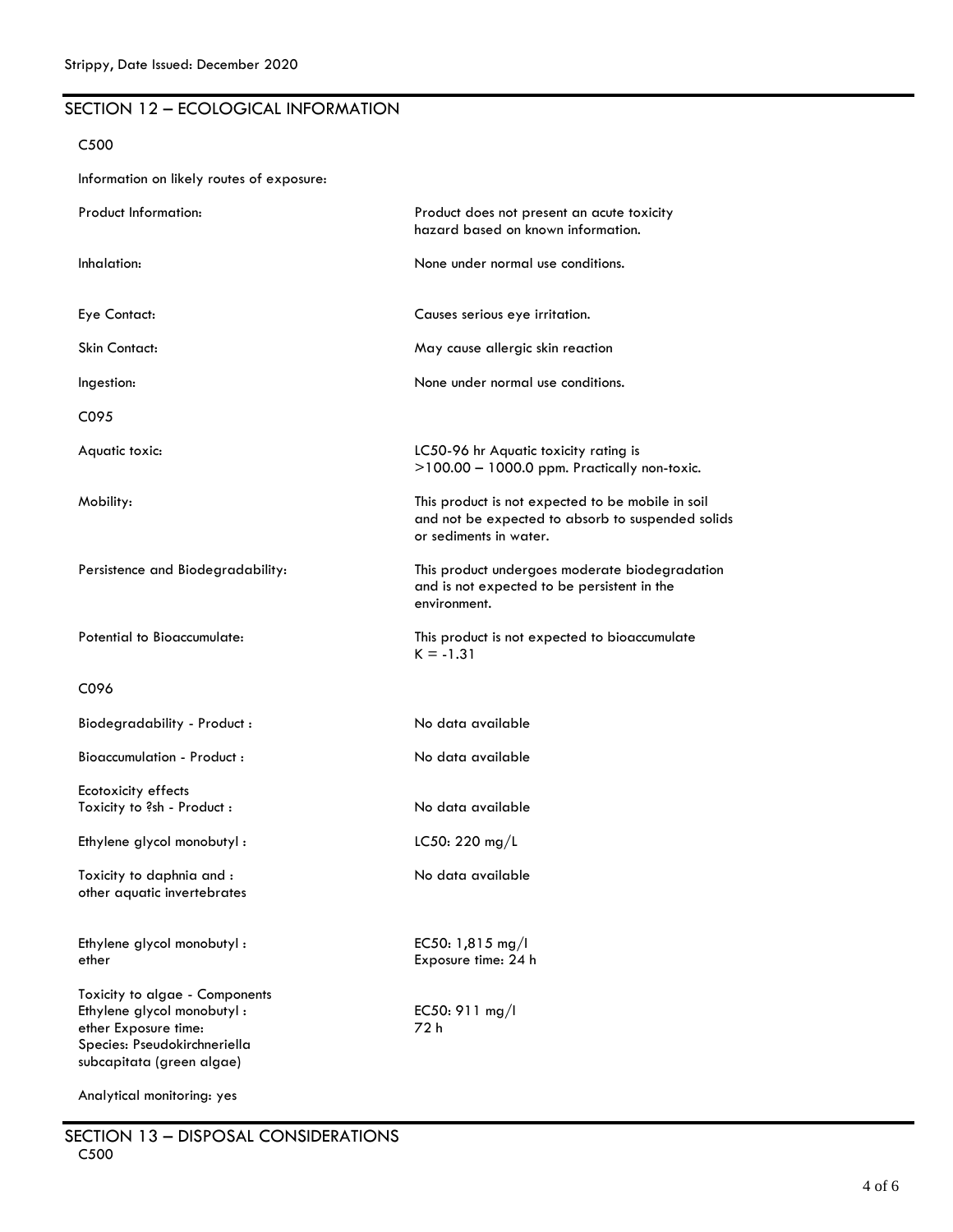| <b>Waste Disposal Methods:</b> | This material, as supplied, is not a hazardous<br>waste according to Federal regulations<br>(40 CFR 261). This material could become a<br>hazardous waste if it is mixed with or otherwise<br>comes in contact with a hazardous waste, if<br>chemical additions are made to this material, or<br>if the material is processed or otherwise<br>altered. Consult 40 CFR 261 to determine whether<br>the altered material is a hazardous waste.<br>Consult the appropriate state, regional, or local<br>regulations for additional requirements. |
|--------------------------------|-----------------------------------------------------------------------------------------------------------------------------------------------------------------------------------------------------------------------------------------------------------------------------------------------------------------------------------------------------------------------------------------------------------------------------------------------------------------------------------------------------------------------------------------------|
| Contaminated Packaging:        | Do not re-use empty containers.                                                                                                                                                                                                                                                                                                                                                                                                                                                                                                               |
| US EPA Waste Number:           | U <sub>203</sub>                                                                                                                                                                                                                                                                                                                                                                                                                                                                                                                              |
| C <sub>095</sub>               |                                                                                                                                                                                                                                                                                                                                                                                                                                                                                                                                               |
| Waste disposal method:         | This product has been evaluated for RCRA<br>characteristics and dose not meet the criteria<br>of a hazardous waste if discarded if in its<br>purchased form. Under RCRA, it is the responsibility<br>of the product to determine at the of disposal,<br>whether the product meets RCRA criteria for<br>hazardous waste. This is because product uses,<br>transformations, mixtures, processes etc.<br>may render the resulting materials hazardous.                                                                                           |

# C096

Dispose in accordance with all applicable regulations. All wastes must be handled in accordance with local, state and federal regulations.

# SECTION 14 – TRANSPORT INFORMATION

| C500                                  |                     |
|---------------------------------------|---------------------|
| DOT:                                  | Not regulated       |
| TDG:                                  | Not regulated       |
| MEX:                                  | Not regulated       |
| C095                                  |                     |
| DOT/IMDG/ICAO/TDG<br>(All identical): |                     |
| Properly shipping name:               | Ethanolamine        |
| <b>Hazard Class:</b>                  | 8                   |
| Identification number:                | <b>UN 2491</b>      |
| Packing group:                        | Ш                   |
| Label required:                       | Corrosive           |
| C096                                  |                     |
| U.S. DOT - ROAD:                      | Not dangerous goods |